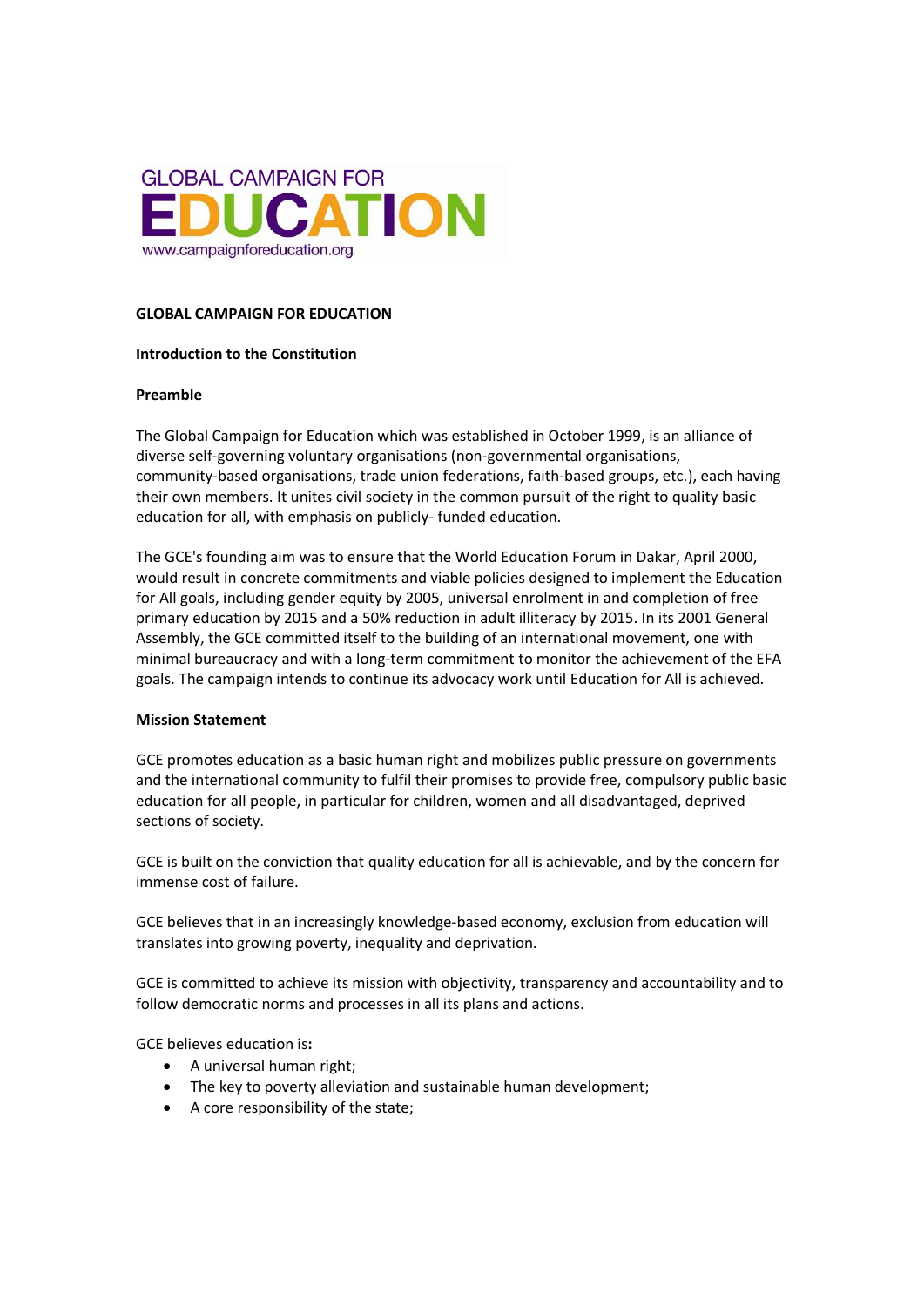• Achievable if governments mobilize the political will and make available necessary resources.

GCE calls for:

- Free and compulsory, quality public basic education for all children, of at least eight years duration;
- Increased provision of quality early childhood education and care;
- The eradication of adult illiteracy and the provision of a second chance to learn for youth and adults who miss out on formal schooling;
- An end to child labour;
- Democratic participation of civil society, including teachers and their unions, in education decision making at all levels
- Accountability to civil society for decisions made in relation to education at all levels;
- Reform of the International Monetary Fund and the World Bank policies to ensure that they support rather than undermine free, quality public basic education;
- Fair and regular salaries for teachers, properly equipped classrooms and a supply of quality textbooks;
- Inclusive and non-discriminatory provision of services for all;
- The mobilisation of political will and new resources in support of National Education plans to realise the EFA Goals, including adequate public expenditure of at least 6 % of GNP, and substantially increased aid and debt relief for the poorest countries.

# **CONSTITUTION of Global Campaign for Education**

## **Article I: NAME**

The organisation shall be called Global Campaign for Education (GCE).

## **Article 2: AIMS**

The organisation shall:

- 1. Campaign for the implementation of the actions and policies needed to ensure that every man, woman, boy and girl can realise their right to quality, free public education;
- 2. Provide a common platform and meeting point for civil society organisations to coordinate their campaigning activities on Education for All ;
- 3. Build an international movement with a long term commitment to promote and monitor the fulfillment of the right to basic education and the achievement of the 2005 and 2015 Millennium Goals on education and the other Education for All goals ;
- 4. Co-operate with national, regional and international organisations in pursuit of its aims.

## **Article 3: Membership**

## **(a) Membership**

Membership of GCE shall be open to self-governing and democratic national and regional coalitions of civil society organisations, and international networks and non-governmental organisations working for quality public education for all.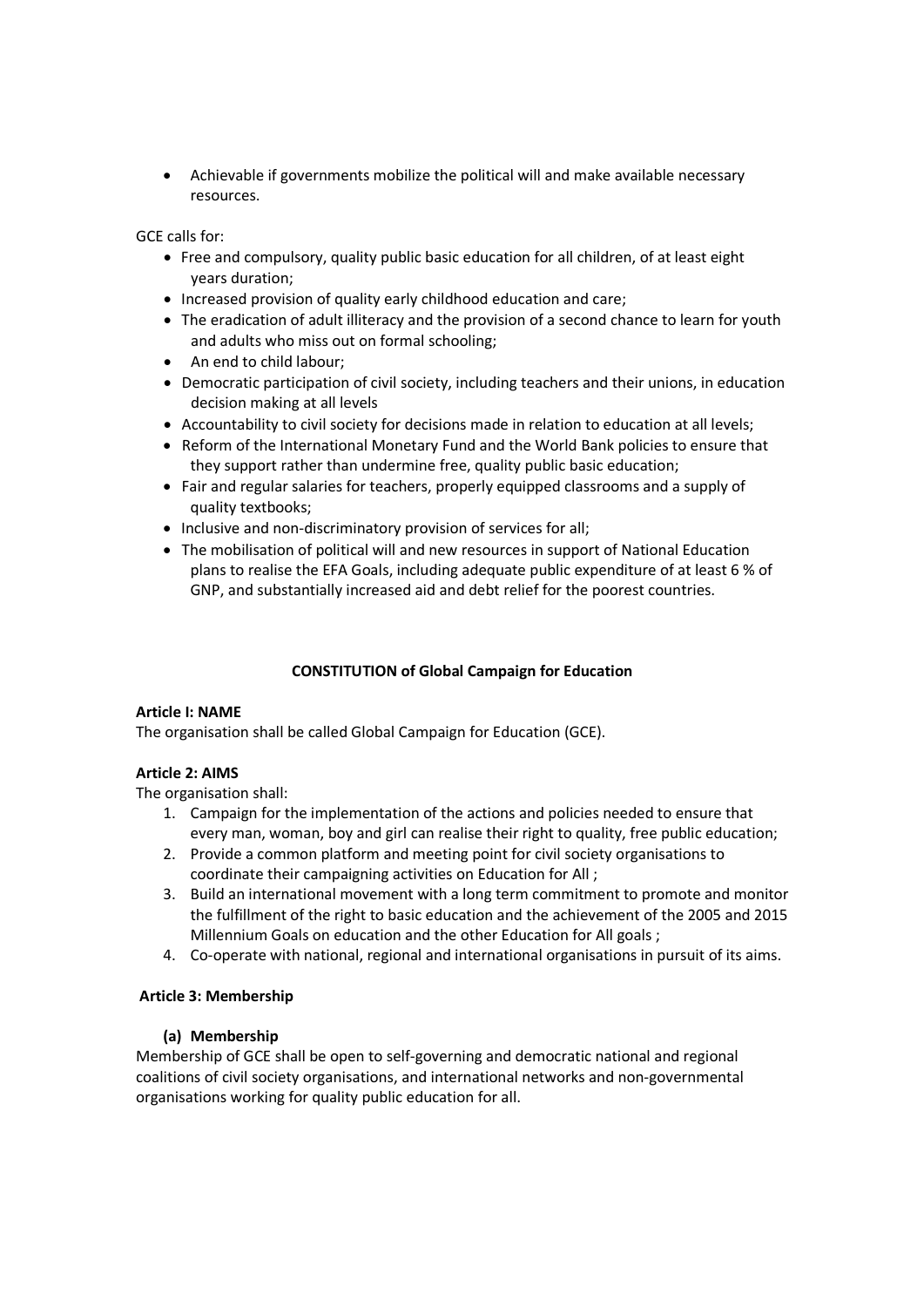# **(b) Conditions for membership**

An organisation seeking membership shall:

- Subscribe to the mission of GCE :
- Submit a membership application to the GCE Board for consideration and approval.
- Be a self-governing civil society organization, coalition or network- NGO, Community Based Organisation, Federation or Trade Union;
- Work at the national, regional and/or international level in the field of education (education delivery, research, lobbying and/or advocacy) ;
- Contribute to the achievement of GCE aims through co-ordinated actions and activities
- Be a national coalition, regional network or international organisation;
- Pay membership and annual fees based on a graduated scale approved by the general assembly of the organisation ;

# **(c) Rejection of application for membership**

- (i) If an application for membership is rejected by the GCE Board, an appeal may be made by the applicant to the General Assembly;
- (ii) In rejecting an application the Board shall state the reasons for rejection and the Secretariat shall inform the applicant in writing of the reasons for non—admission;
- (iii) The decision of the Assembly shall be final.
- (iv) If the Assembly is more than 12 months away then an interim appeal can be heard by a separate body as established in the by-laws.

## **Article 4: Rights and Obligations of members**

(a) Member organisations shall have the right to:

- Participate in the activities of the organisation and in the General Assembly;
- Use the GCE Logo with the approval of the Secretariat;
- Receive regular information on the implementation of the Dakar Framework of Action and other EFA activities;
- Subject to budget allocations receive campaign materials for special events, and other GCE publications;
- Seek to have its nominees elected to the governing structures of the organisation.

(b) Member organisations shall:

- Mobilise and advocate for the right to education;
- Submit on regular basis reports on advocacy work undertaken and share other relevant information ;
- Pay membership and annual subscriptions to the organisation ;
- Monitor the implementation of Education for All goals at national/regional and international levels.

## **Article 5: Suspension and Termination of Membership**

(a) The Governing Body of a member of GCE may lodge a complaint against another on the grounds of violation or non-compliance with the GCE constitution. The Board may also initiate a complaint against a member of GCE for non compliance or violation of the GCE constitution;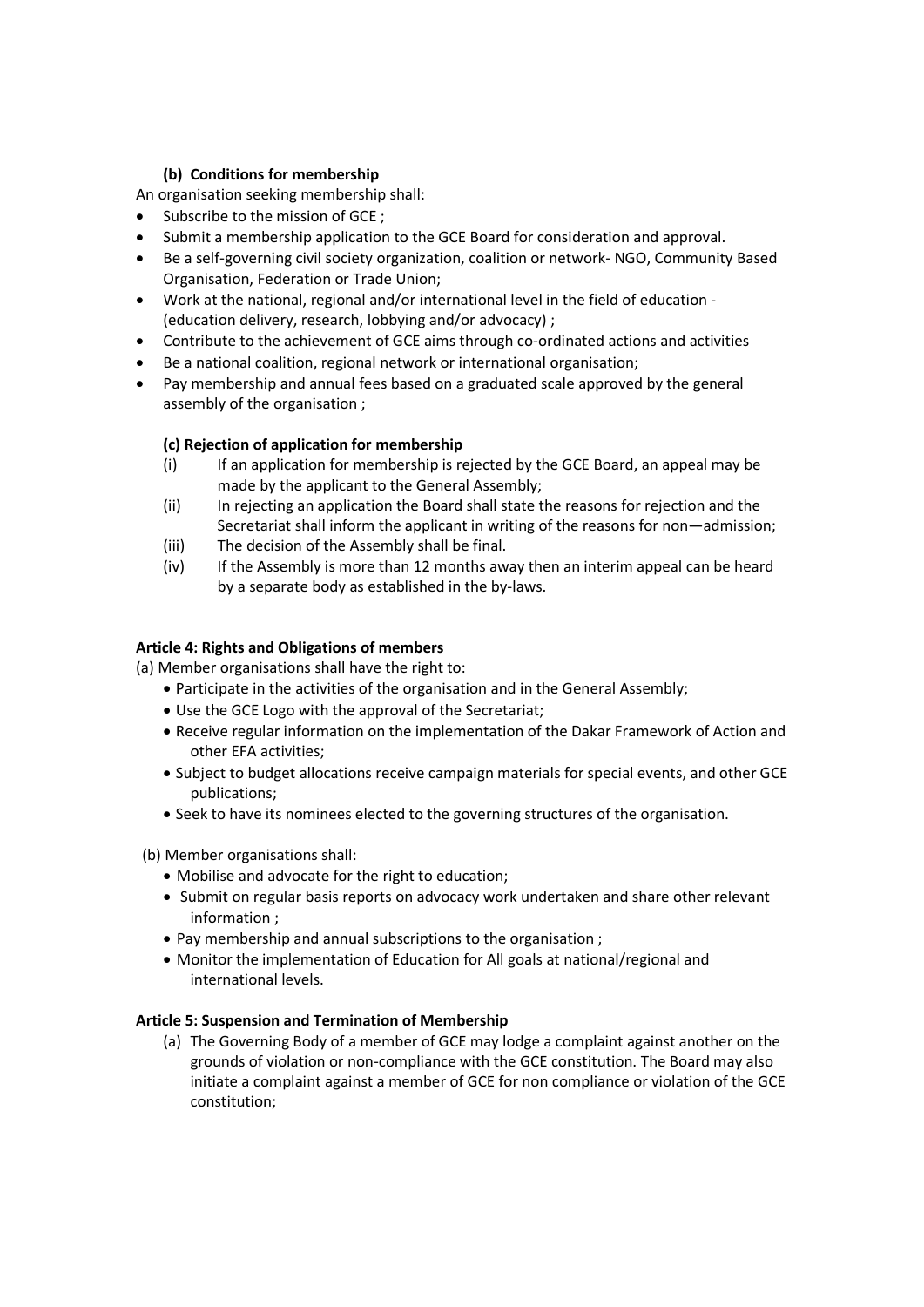- (b) Such complaints shall be referred to a special committee of not more than three members, which shall enquire into the changes and conduct a due hearing before presenting its findings to the GCE Board;
- (c) The organisation whose membership status is under review by the special committee shall be given due notice, a copy of the charges, the right to respond to the charges and a copy of the finding of the committee; such organisation shall have the right to defend itself at the General Assembly;
- (d) A two thirds of membership of the Board present and voting shall be required for the Board to exclude an organisation from membership;
- (e) The member organisation concerned shall be informed of the decision of the Board and of the reasons justifying that decision; an appeal can be lodged as outlined in the bylaws.
- (f) An organisation which is more than 24 calendar months in arrears of the payment of the membership fees without the approval of the Board shall be excluded from membership;
- (g) An organisation may also withdraw from membership in GCE but shall give notice of such intent six months in advance;
- (h) Only notifications of withdrawal duly authorised by the members of the governing body of an organisation shall be accepted by the GCE board.

# **Article 6: Associate Membership**

The GCE Board reserves the right to admit special organisations and corporate institutions outside of the Membership defined in Article 3 as associate members provided they pledge to respect and support the principles and mission of the GCE and they receive the continued approval of the GCE Board.

## **Article 7: Governance of GCE**

The GCE shall be governed by the following Governing Bodies**:** 

- General Assembly of its members
- GCE Board
- The Secretariat as delegated by the General Assembly and GCE Board

## **Article 8: General Assembly**

The General Assembly of GCE shall be the Supreme governing authority of the GCE.

## *(a) Membership of the General Assembly shall be:*

- Members of the GCE Board
- Delegates from National coalitions and Regional networks
- Delegates from International Organisations
- Members of the Secretariat in a non voting capacity
- Representatives of Associate Members in a non voting capacity
- *(b) Entitlement to delegates and observers*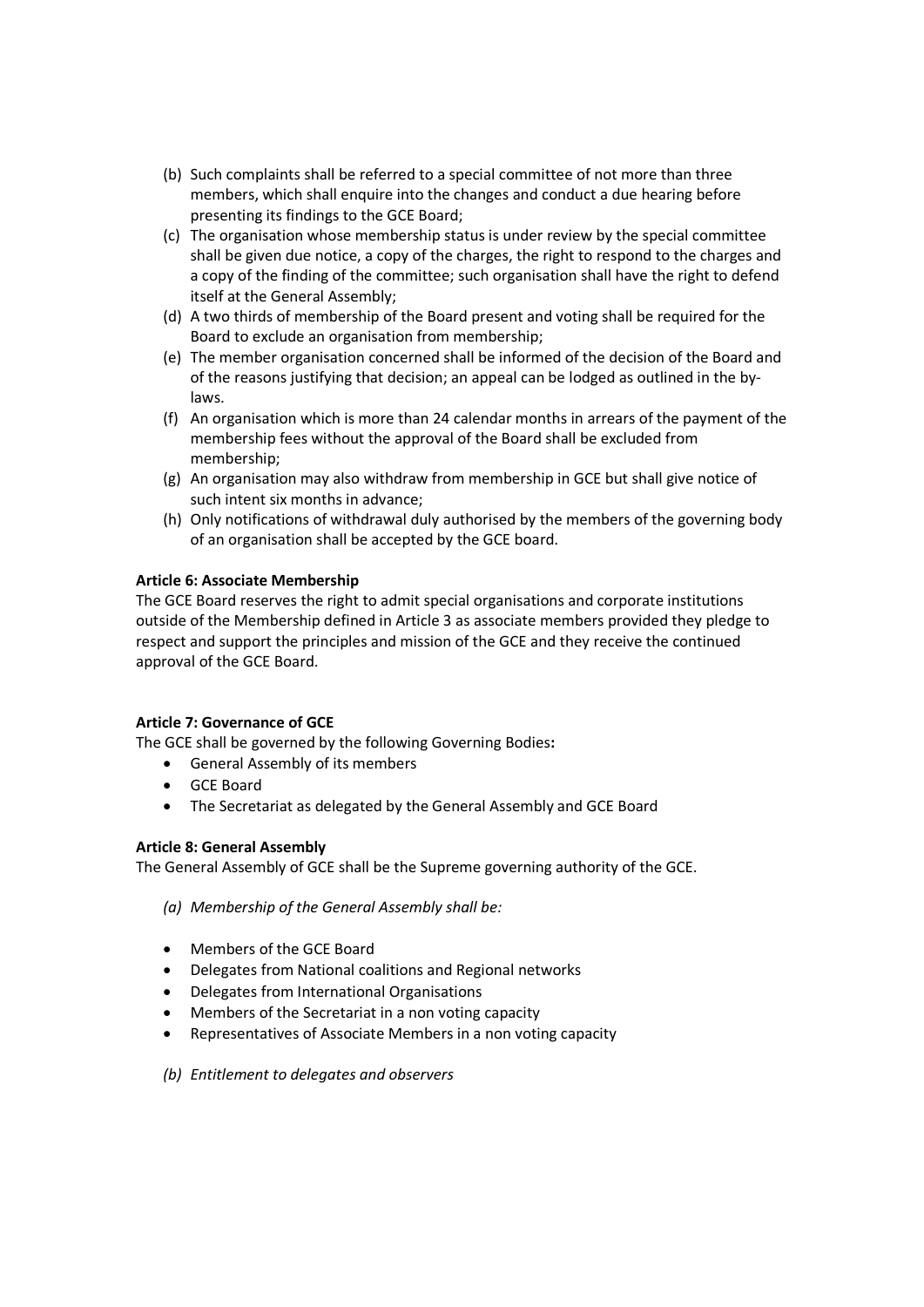- Each fully paid member organisation shall be entitled to send up to 10 delegates (the first one will be supported if necessary).
- Subject to the approval of the Board, member organisations may appoint Observers to the Assembly. Observers will not have any entitlement to vote at the General Assembly, or to speak without the express permission of the Assembly
- The Board may also invite non member organisations to participate as observers in their meetings and the Assembly.

# *(c) Powers of the General Assembly*

The General Assembly shall:

- Adopt the rules of procedure and agenda.
- Adopt the activity report of the GCE Board
- Determine the policies, principles of action and programme of the GCE
- Elect the GCE Board
- Appoint auditors
- Consider the audited Financial Report,
- Adopt general budget
- Determine the membership fees/contribution.
- Have the authority to amend the Constitution by two-thirds majority when the total votes cast amount to at least 50% of member organizations.
- Have the authority to amend the bylaws by a simple majority vote of members present and voting.
- Take final decisions concerning appeals against a refusal to admit an organization into membership or the removal of a member organization from membership of GCE.

Meetings of the General Assembly:

- The Assembly shall meet in Ordinary Session at least once in every three years.
- The venue, date and provisional agenda of the Ordinary Assembly shall be determined by the Board.
- An extra-ordinary General Assembly may be convened on the authority of the Board or shall be convened at the written request by paid up member organizations that total at least 50% of GCE members. This can be a physical meeting or virtual meeting as defined in the By-laws.
- A fully paid up member organisation (national coalition or international network) with the exceptions of the founding members Education International and Global March shall be entitled to one vote.
- The Global March Against Child Labour and Education International shall be entitled to the equivalent of ten percent (10%) each of the total votes organizations. The actual number of votes constituting the special ten percent of votes shall be determined by the Board and approved by the General Assembly in Session.

## **Article 9: The GCE Board**

The Board, the political organ of the Campaign, shall direct the affairs and activities of the GCE between General Assemblies in conformity with the resolutions and decisions of the latter.

*(a) Composition*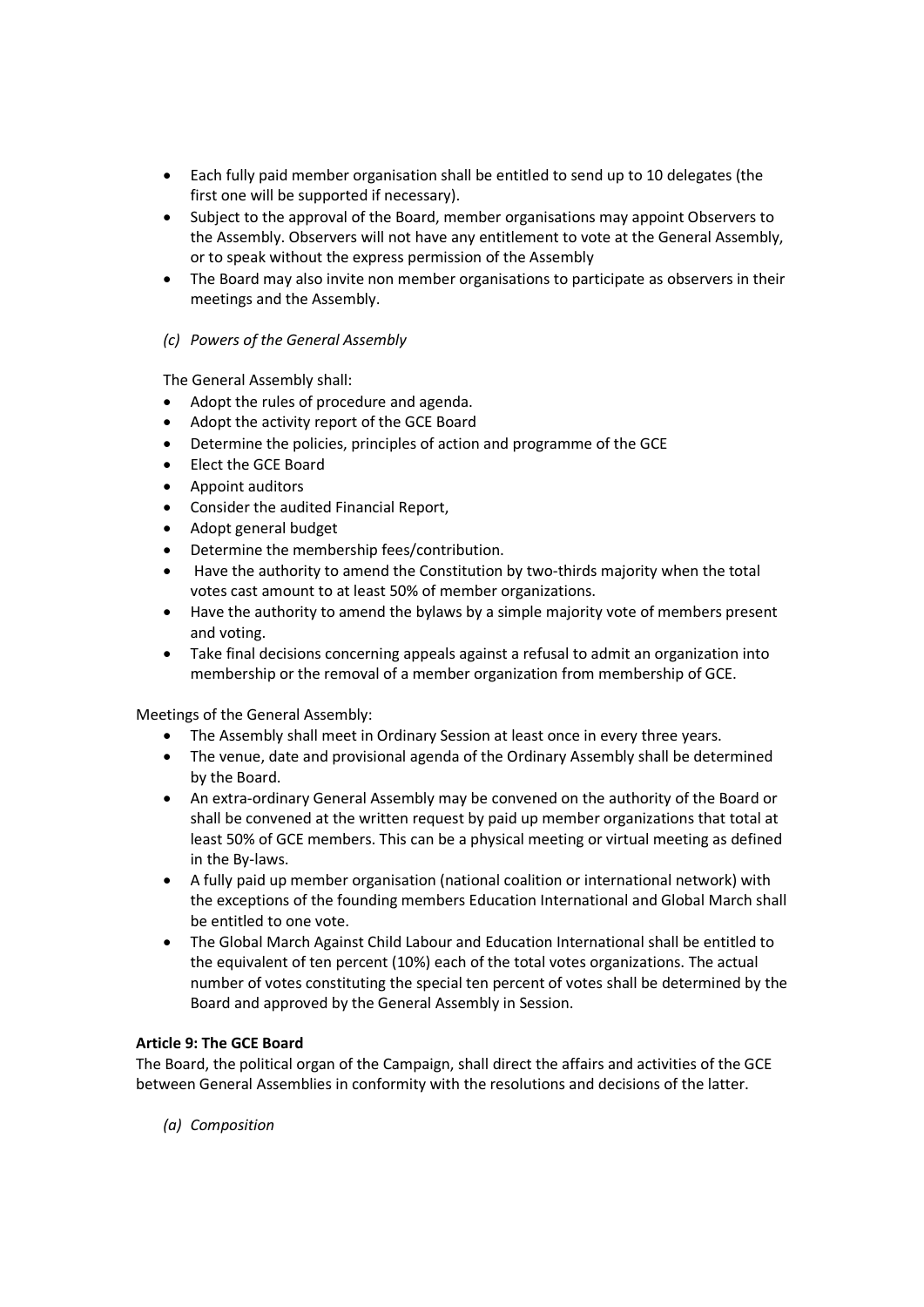1. The Board shall have a membership of not more than fourteen elected from the membership of member organisations as follows:

| Education International                                                                     | 2 representatives<br>2 representatives |  |
|---------------------------------------------------------------------------------------------|----------------------------------------|--|
| Global March                                                                                |                                        |  |
| International Alliance/Organisations                                                        | 2 representatives                      |  |
| National/Regional Coalitions in Asia, Africa & Latin America 2 representatives in total for |                                        |  |

each

### continent

 National/Regional Coalitions in Europe and North America 1 representative between them

National/Regional Coalitions in the Middle East 1 representative between them

- 2. Each membership category shall be responsible for choosing its representatives as outlined in the by-law. They shall be affirmed by the General Assembly.
- 3. Members of the Board shall be elected for a term of three years and may seek reelection
- 4. All GCE Member Organizations, except those with permanent seats, shall only be able to serve a maximum of two consecutive terms on the GCE Board. This applies to terms beginning on or after 2011.
- 5. For those GCE Member Organizations with permanent seats on the GCE Board, the individuals nominated to serve on the GCE Board shall only be able to serve a maximum of two consecutive terms. This applies to terms beginning on or after 2011
- 6. Vacancies occurring in the membership of the Board shall be filled by the membership category concerned. A member so elected/nominated shall serve for the remaining term of the person he/she is replacing
- 7. From 2011 onwards, GCE officer positions can only be held by the same person for a maximum of two consecutive terms.

## *b) Meetings and responsibilities of the GCE Board*

- 1. The GCE Board shall meet face to face at least twice a year.
- 2. The GCE Board shall:
- Initiate policies and actions in accordance with the resolutions and decisions of the General Assembly and with the aims and principles of GCE.
- Draft the agenda of the General Assembly
- Review implementation of the resolutions and decisions of the General Assembly
- Review and approve financial statements, establish annual budgets, and submit a general budget to the General Assembly
- Overall responsibility for internal governance of the GCE
- Consider applications for membership in accordance with constitution and by-laws.
- Consider suspension or exclusion of member organisations in accordance with constitution and by-laws
- Oversee all programmes and activities of GCE ensuring appropriate accountability mechanisms are in place
- Ensure good communication and GCE engagement amongst its members
- Determine the salaries and conditions of service of the staff of the secretariat
- Submit to the General Assembly a report on its decisions and activities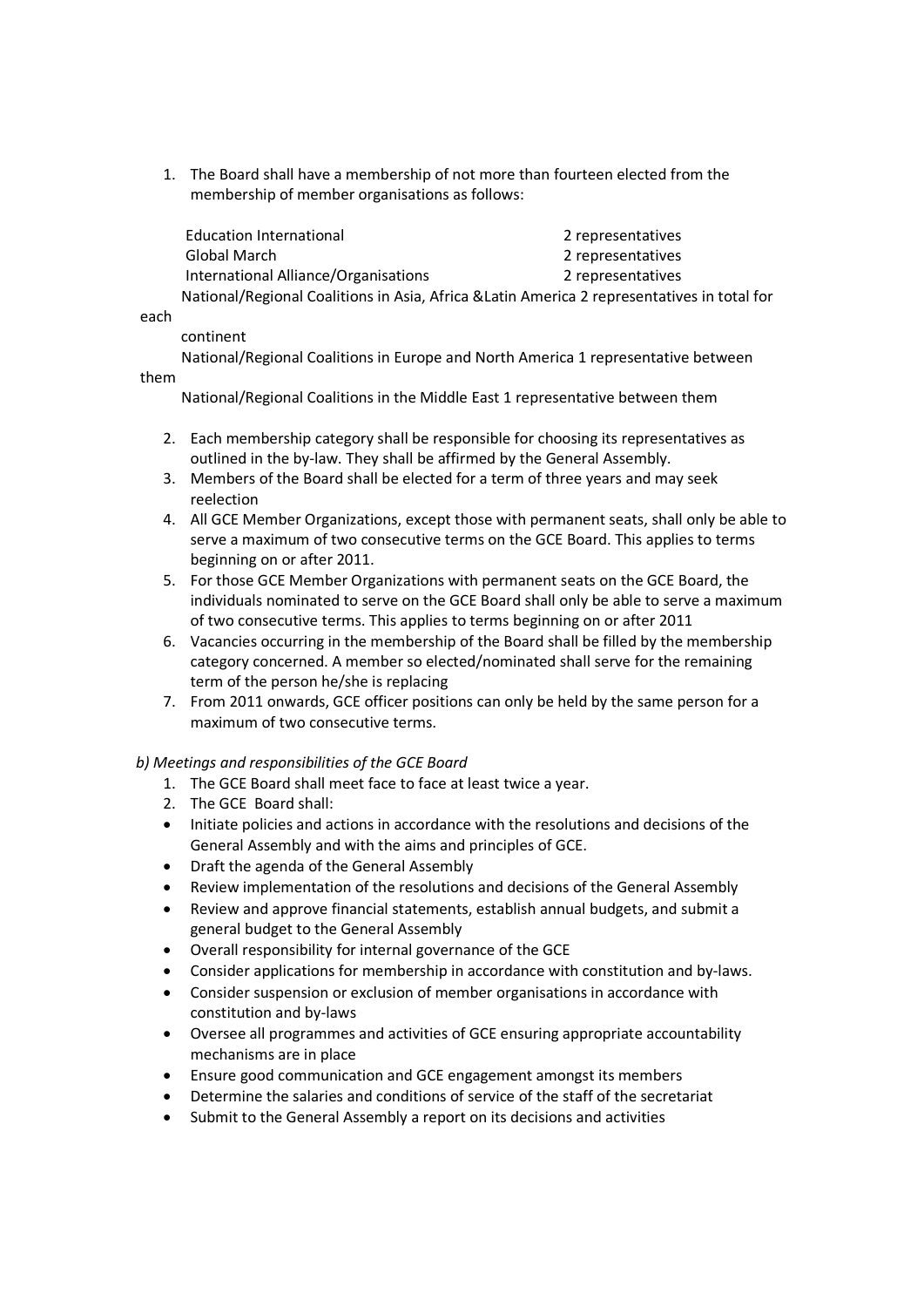- interpret the constitution in the absence of the General Assembly
- Have the authority to co-opt any member of an affiliated organisation for any particular meeting but such a co-opted member shall have no voting rights

## *C) Chair of the Board*

- 1. Board shall elect a Chair from the Board membership. She/he shall have leadership qualities in the field of education and advocacy.
- 2. She/he shall be elected by the Board after each GCE General Assembly for a term of three years.
- 3. She/he is accountable to the GCE Board.
- 4. His/her responsibilities include :
- Overall responsibility for the Board's functioning
- Responsible for overseeing the financial arrangements of the GCE
- Responsible for overseeing the GCE co-ordinator on behalf of the Board
- Co-coordinating and chairing the GCE Board meetings and relevant sub-committees

The Board may also elect a Deputy Chair to assist the Chair in fulfilling the Chair's duties and responsibilities or to undertake the duties and responsibilities of the post in the absence of the Chair. The Deputy Chair will be elected under the same terms and conditions as the Chair. The Chair and Deputy Chair may not be from the same constituency on the GCE Board.

### *D) President*

- 1. The Board shall elect a president from the Board membership. She/he shall have leadership qualities in the field of education.
- 2. She/he should be elected by the Board after each GCE Congress for a term of up to three years.
- 3. She/he is accountable to the full GCE Board.
- 4. His/her responsibilities include :
- Political leadership for the GCE
- Lead spokesperson for the GCE
- Senior representative of the GCE in political forums
- Chair of the World Assembly

The GCE Board may also elect a Vice-President to assist the President in fulfilling the duties and responsibilities of the post or to undertake the duties and responsibilities in the absence of the President. The Vice-President will be elected under the same terms and conditions as the President. The President and Vice-President may not be from the same constituency on the GCE Board

## **Article 10: The Secretariat**

- 1. The Board shall appoint a Coordinator to manage the secretariat and implement its decisions and those of the General Assembly
- 2. The GCE Coordinator shall be assisted by such additional staff in the Secretariat as the GCE Board approves from time to time
- 3. The Secretariat shall support the Board in its efforts to achieve the objectives and implement the principles set out in its mission statement and the work of GCE members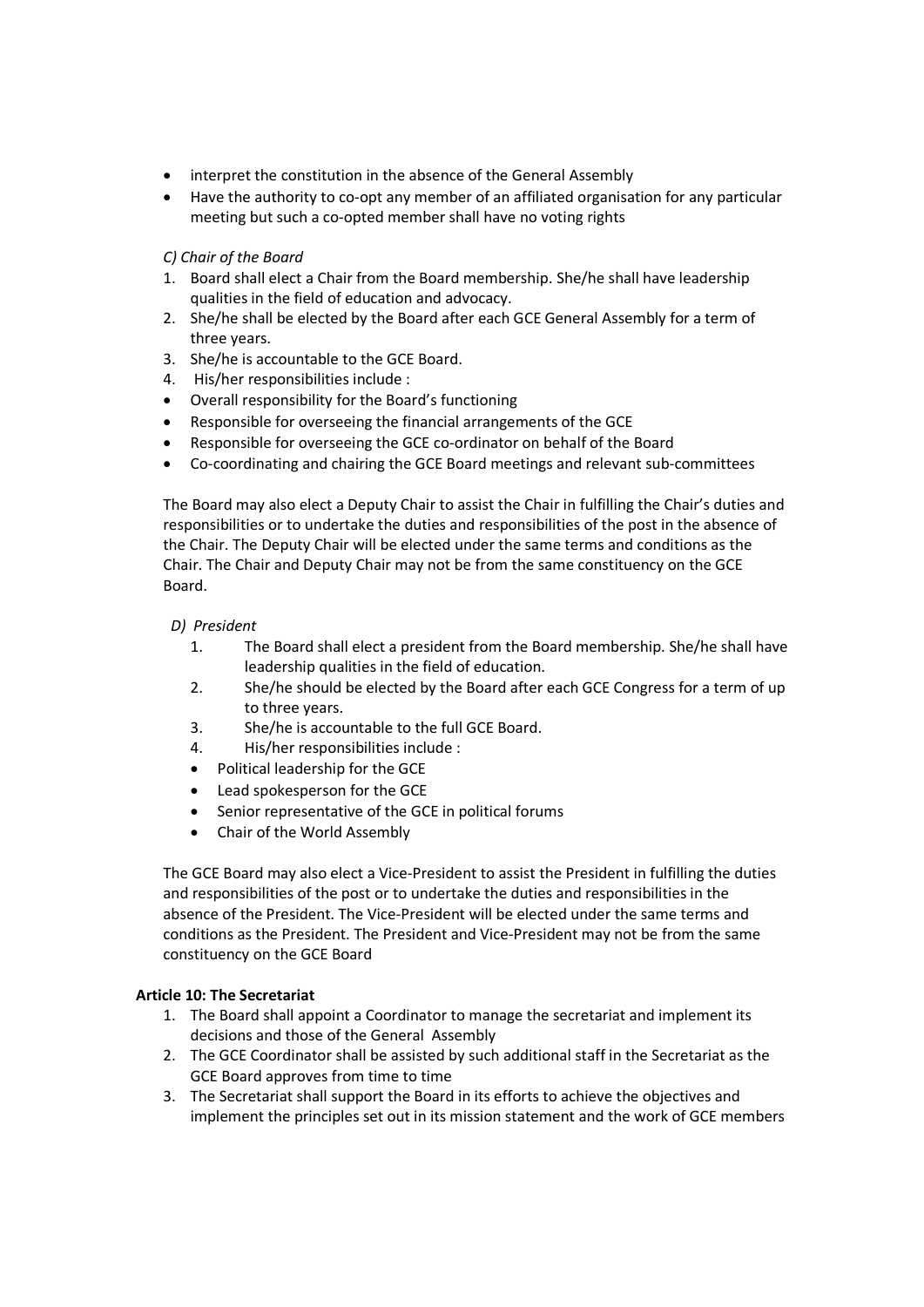- 4. The Secretariat shall facilitate national and international campaign activities
- 5. The GCE headquarters shall be determined by the GCE World Assembly.
- 6. The Board shall decide on the venues for the secretariat staff outside of the headquarters.
- 7. The Board shall determine the procedures regarding the appointment, suspension, salaries and conditions of employment of staff members.

# **Article 11: National and Regional Members**

- 1. The GCE shall promote the establishment of National coalitions and Regional networks of civil society organisations for the promotion of quality public education for all
- 2. The national coalitions and regional networks shall be autonomous organisations and develop their own by-laws and procedures
- 3. National coalitions and regional networks shall be assisted to seek adequate representation on bodies established for the provision and maintenance of quality education for all. They shall monitor and influence the activities of national and international organisations and ensure transparency and accountability
- 4. Any national coalition or a regional network shall have the right to apply for membership of GCE and shall be admitted as a member by the Board, provided that the applicant complies with Article 3 of the GCE constitution
- 5. GCE shall encourage the formation of one viable national coalition in a country and one regional network in a continent

### **Article 12: Finance**

## *a. Income*

The Finance of GCE shall include:

- Membership fees Donations,
- Grants and special contributions for specific activities
- Proceeds from Fund Raising Activities and
- other sources approved by the Board

## *b. Scale of Member ship dues*

There shall be a graduated scale for payment of membership dues as set out in the by-laws and set by the GCE Board.

| <b>National Coalitions: (countries)</b>      |                    |           |
|----------------------------------------------|--------------------|-----------|
| Least developed                              | <b>USD 100</b>     | per annum |
| Less developed                               | <b>USD 200</b>     | per annum |
| Middle income countries                      | <b>USD 300</b>     | per annum |
| High income countries                        | <b>USD 400</b>     | per annum |
| <b>Regional Coalitions</b>                   | USD 400 per annum  |           |
| <b>International Organisations/ Networks</b> | USD 5000 per annum |           |

The Board shall determine the various categories and review the rates and the categories from time to time.